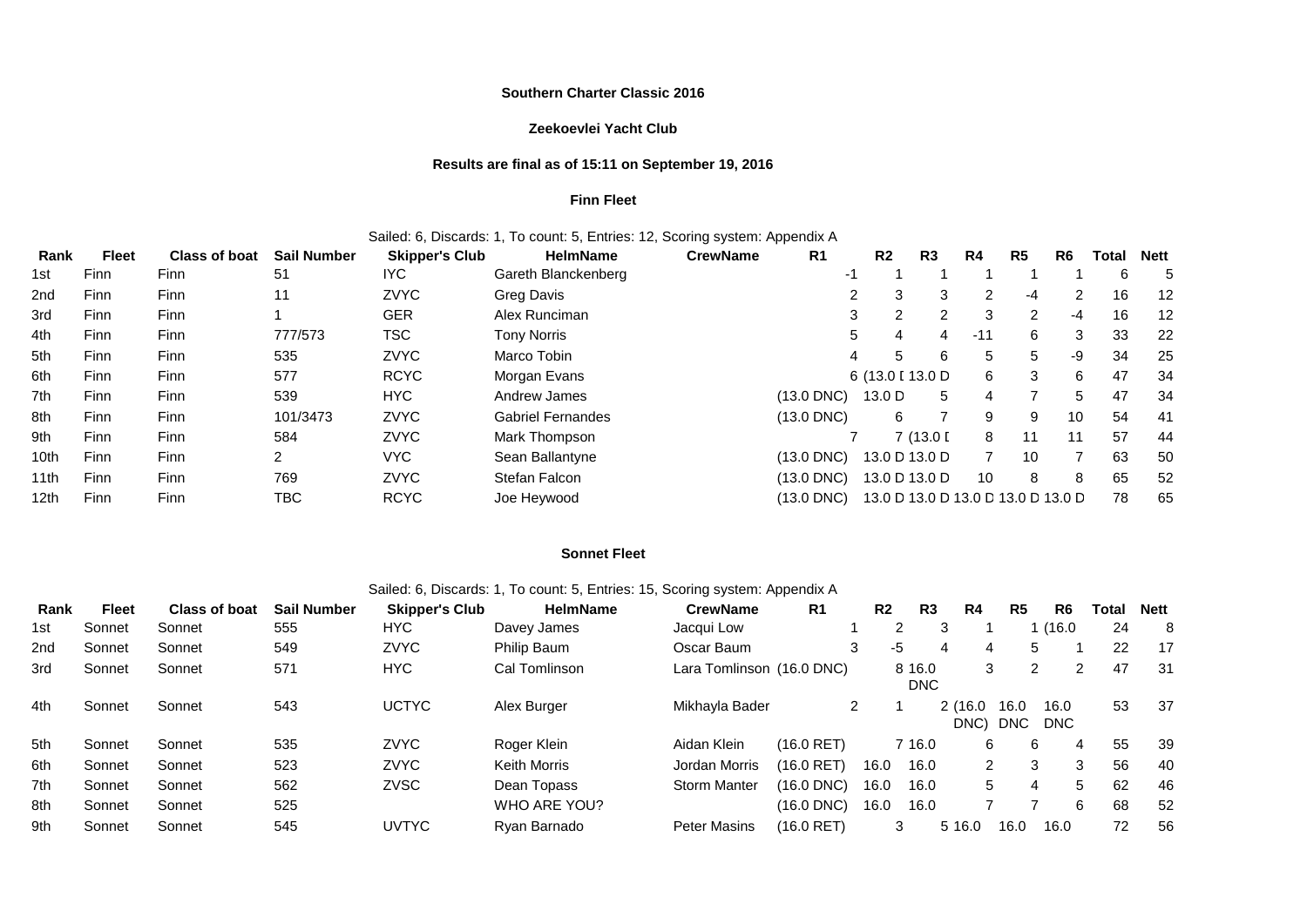| 10th             | Sonnet | Sonnet | 550/5 | <b>ZVYC</b>  | <b>Rick Nankin</b>      | Helen<br>Nankin/Steve<br>du Toit | $(16.0$ DNC $)$ | 16.0<br><b>DNC</b>                 | 16.0<br>DNC.       | 16.0<br>DNC.  | 16.0<br><b>DNC</b> | 81 | 65 |
|------------------|--------|--------|-------|--------------|-------------------------|----------------------------------|-----------------|------------------------------------|--------------------|---------------|--------------------|----|----|
| 11th             | Sonnet | Sonnet | 542   | <b>UCTYC</b> | Alex Lehtinen           | Penny<br>Nehemia                 | $(16.0$ RET)    | 4 16.0<br><b>DNC</b>               | 16.0<br>DNC.       | 16.0<br>DNC.  | 16.0<br><b>DNC</b> | 84 | 68 |
| 12th             | Sonnet | Sonnet | 546   | <b>UCTYC</b> | Tara Vivian-Neal        | Tim Marsh                        | $(16.0$ RET)    | 6 16.0                             | 16.0               | 16.0          | 16.0               | 86 | 70 |
| 13 <sub>th</sub> | Sonnet | Sonnet | 544   | <b>UCTYC</b> | Neil Malan              | Courtnay Meek (16.0 DNC)         |                 | 16.0<br>16.0<br>DNC.<br><b>DNC</b> | 16.0<br><b>DNC</b> | 16.0<br>DNC . | 16.0<br><b>DNC</b> | 96 | 80 |
| 13th             | Sonnet | Sonnet | 541   | <b>UCTYC</b> | Heidi Burger            | MJ Rosslee                       | $(16.0$ DNC $)$ | 16.0<br>16.0                       | 16.0               | 16.0          | 16.0               | 96 | 80 |
| 13th             | Sonnet | Sonnet | 425   | <b>ZVYC</b>  | <b>Richard Gaertner</b> | Ilyaas<br>Abrahams               | $(16.0$ DNC $)$ | 16.0<br>16.0<br>DNC.<br><b>DNC</b> | 16.0<br>DNC.       | 16.0<br>DNC.  | 16.0<br><b>DNC</b> | 96 | 80 |

## **Laser Standard Fleet**

| Sailed: 5, Discards: 1, To count: 4, Entries: 10, Scoring system: Appendix A |  |
|------------------------------------------------------------------------------|--|
|------------------------------------------------------------------------------|--|

| Rank | <b>Fleet</b>      | <b>Class of boat</b> | <b>Sail Number</b> | <b>Skipper's Club</b> | <b>HelmName</b>  | <b>CrewName</b> | R <sub>1</sub> | R <sub>2</sub>     | R3                   | R4                 | R <sub>5</sub>       | <b>Total</b> | <b>Nett</b>    |
|------|-------------------|----------------------|--------------------|-----------------------|------------------|-----------------|----------------|--------------------|----------------------|--------------------|----------------------|--------------|----------------|
| 1st  | Laser<br>Standard | Laser Standard       | XX                 | ZVYC                  | Alistair Keytel  |                 |                | -1                 |                      |                    |                      | 5            | $\overline{4}$ |
| 2nd  | Laser<br>Standard | Laser Standard       | 146631             | ZVYC                  | Pete Wilson      |                 |                | 2                  | 3<br>$\overline{2}$  | $-4$               | 4                    | 15           | 11             |
| 3rd  | Laser<br>Standard | Laser Standard       | 191090             | TBD                   | Gordon Guthrie   |                 |                | 5                  | 5(11.0<br>DNC)       | $\overline{2}$     | $\overline{2}$       | 25           | 14             |
| 4th  | Laser<br>Standard | Laser Standard       | 195138             | <b>DYC</b>            | De Wet Nel       |                 |                | 4                  | 3<br>4               | -6                 | 5                    | 22           | 16             |
| 5th  | Laser<br>Standard | Laser Standard       | 191085             | ZVYC                  | Lance Burger     |                 | $(11.0$ DNC)   |                    | 2 11.0<br><b>DNC</b> |                    | 3 11.0<br><b>OCS</b> | 38           | 27             |
| 6th  | Laser<br>Standard | Laser Standard       | 158278             | ZVYC                  | Ralph Thomas     |                 |                | 3                  | 6(11.0<br>DNC)       |                    | 7 11.0<br><b>DNC</b> | 38           | 27             |
| 7th  | Laser<br>Standard | Laser Standard       | 160025             | ZVYC                  | Simon van Nierop |                 | $(11.0$ DNC)   | 11.0<br>DNC        | 11.0<br><b>DNC</b>   | 5                  | 3                    | 41           | 30             |
| 8th  | Laser<br>Standard | Laser Standard       | 99878              | ZVYC                  | Kevin Botha      |                 | $(11.0$ DNC)   | 11.0<br>DNC        | 11.0<br><b>DNC</b>   | 8                  | 6                    | 47           | 36             |
| 9th  | Laser<br>Standard | Laser Standard       | $\overline{0}$     | ZVYC                  | Peter Hall       |                 | $(11.0$ DNC)   | 11.0<br><b>DNC</b> | 11.0<br><b>DNC</b>   | 11.0<br><b>DNC</b> | 11.0<br><b>DNC</b>   | 55           | 44             |
| 9th  | Laser<br>Standard | Laser Standard       | 157695             | ZVYC                  | Dealtry Pickford |                 | $(11.0$ DNC)   | 11.0<br>DNC.       | 11.0<br>DNC          | 11.0<br><b>DNC</b> | 11.0<br><b>DNC</b>   | 55           | 44             |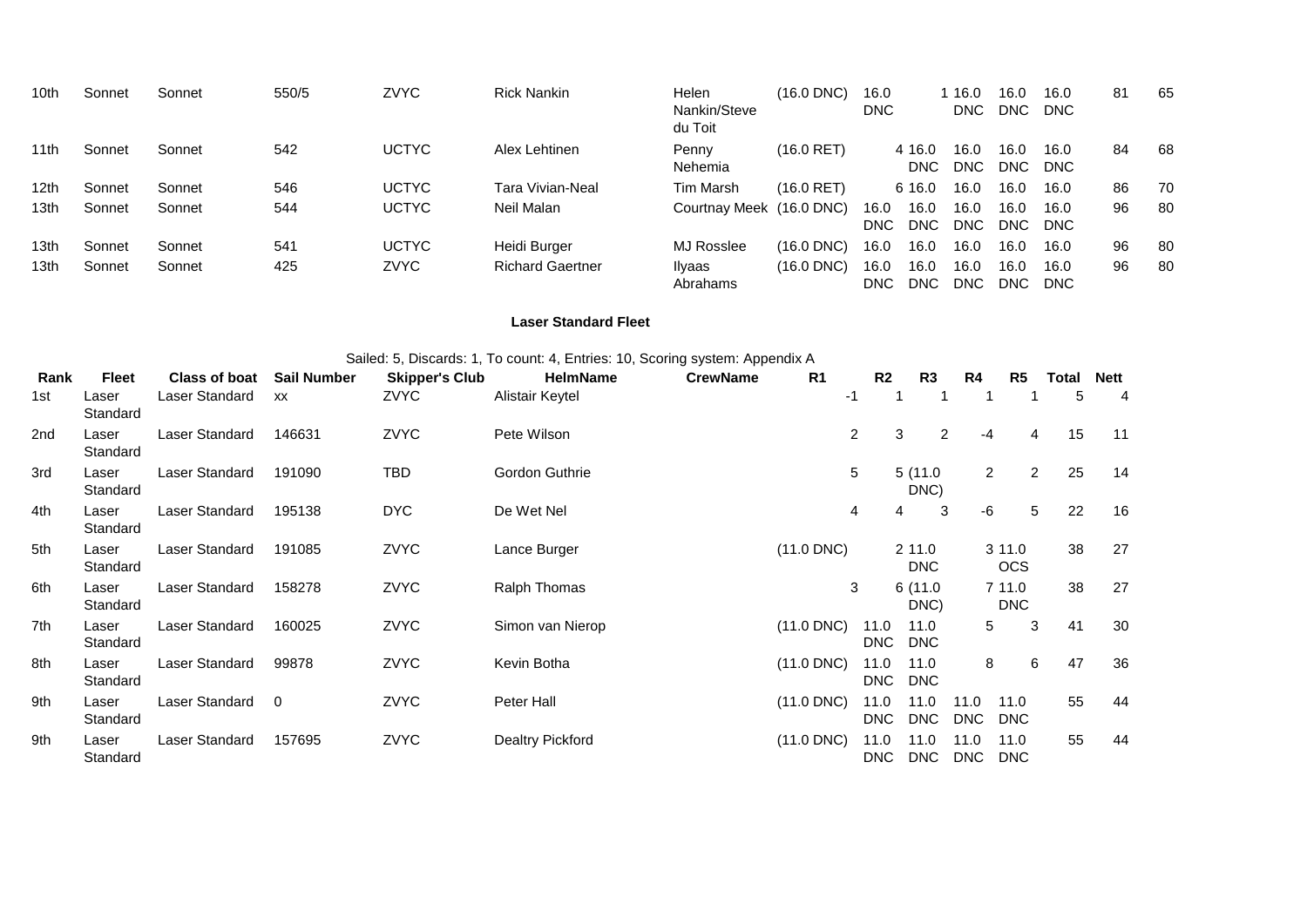### **Laser Radial Fleet**

|                  |                 |                      |                    |                       | Sailed: 5, Discards: 1, To count: 4, Entries: 14, Scoring system: Appendix A |                 |                |                          |                    |                          |                      |       |      |
|------------------|-----------------|----------------------|--------------------|-----------------------|------------------------------------------------------------------------------|-----------------|----------------|--------------------------|--------------------|--------------------------|----------------------|-------|------|
| Rank             | <b>Fleet</b>    | <b>Class of boat</b> | <b>Sail Number</b> | <b>Skipper's Club</b> | <b>HelmName</b>                                                              | <b>CrewName</b> | R <sub>1</sub> | R2                       | R <sub>3</sub>     | R4                       | R <sub>5</sub>       | Total | Nett |
| 1st              | Laser<br>Radial | Laser Radial         | 191056             | ZVYC                  | Jessica Deary                                                                |                 |                | $-3$<br>3                | 3                  | $\overline{2}$           | $\overline{2}$       | 13    | 10   |
| 2nd              | Laser<br>Radial | Laser Radial         | 199426             | <b>MAC</b>            | Iliana Boura                                                                 |                 |                | -5<br>4                  | 5                  |                          | 1                    | 16    | 11   |
| 3rd              | Laser<br>Radial | Laser Radial         | 192011             | ZVYC                  | Sarah-Jane Deary                                                             |                 |                | 5<br>4                   | 4                  | -8                       | 4                    | 25    | 17   |
| 4th              | Laser<br>Radial | Laser Radial         | 160088             | <b>TSC</b>            | Dylan Long                                                                   |                 |                | $\overline{a}$           |                    | 1 (15.0 15.0<br>DNC) DNC |                      | 34    | 19   |
| 5th              | Laser<br>Radial | Laser Radial         | 188080             | ZVYC                  | Perry Harrison Hyde                                                          |                 |                | 1                        | 2(15.0)<br>DNC)    |                          | 4 15.0<br><b>OCS</b> | 37    | 22   |
| 6th              | Laser<br>Radial | Laser Radial         | 19118              | <b>MBYBC</b>          | Megan Robertson                                                              |                 |                | 8                        | 6(15.0<br>DNC)     | 6                        | 3                    | 38    | 23   |
| 7th              | Laser<br>Radial | Laser Radial         | 154683             | ZVYC                  | Kai Leslie                                                                   |                 | $(15.0$ DNC)   | 15.0<br><b>DNC</b>       | $\overline{2}$     | 3                        | 6                    | 41    | 26   |
| 8th              | Laser<br>Radial | Laser Radial         | 191082             | ZVYC                  | David Mallinson                                                              |                 |                | $\overline{7}$<br>6      |                    | 6(15.0)<br>DNC)          | 9                    | 43    | 28   |
| 9th              | Laser<br>Radial | Laser Radial         | 158283             | <b>IYC</b>            | Javier Arabonis                                                              |                 |                | 7 (15.0 15.0<br>DNC) DNC |                    | 5                        | 5                    | 47    | 32   |
| 10th             | Laser<br>Radial | Laser Radial         | 191065             | <b>MAC</b>            | Rivaldo Arendse                                                              |                 | $(15.0$ DNC)   | 15.0<br><b>DNC</b>       | 15.0<br><b>DNC</b> | $\overline{7}$           | 7                    | 59    | 44   |
| 11th             | Laser<br>Radial | Laser Radial         | 160132             | ZVYC                  | Ken Holliday                                                                 |                 | $(15.0$ DNC)   | 15.0<br><b>DNC</b>       | 15.0<br><b>DNC</b> | 9                        | 8                    | 62    | 47   |
| 12th             | Laser<br>Radial | Laser Radial         | 6252               | <b>IYC</b>            | Giselle Deuchar                                                              |                 | $(15.0$ DNC)   | 15.0<br><b>DNC</b>       | 15.0<br><b>DNC</b> | 10                       | 10                   | 65    | 50   |
| 13th             | Laser<br>Radial | Laser Radial         | 142921             | ZVYC                  | Elsje Dijkstra                                                               |                 | $(15.0$ DNC)   | 15.0<br><b>DNC</b>       | 15.0<br><b>DNC</b> | 15.0<br><b>DNC</b>       | 15.0<br><b>DNC</b>   | 75    | 60   |
| 13 <sub>th</sub> | Laser<br>Radial | Laser Radial         | 160062             | <b>IYC</b>            | Jonathan Wright                                                              |                 | $(15.0$ DNC)   | 15.0<br><b>DNC</b>       | 15.0<br><b>DNC</b> | 15.0<br><b>DNC</b>       | 15.0<br><b>DNC</b>   | 75    | 60   |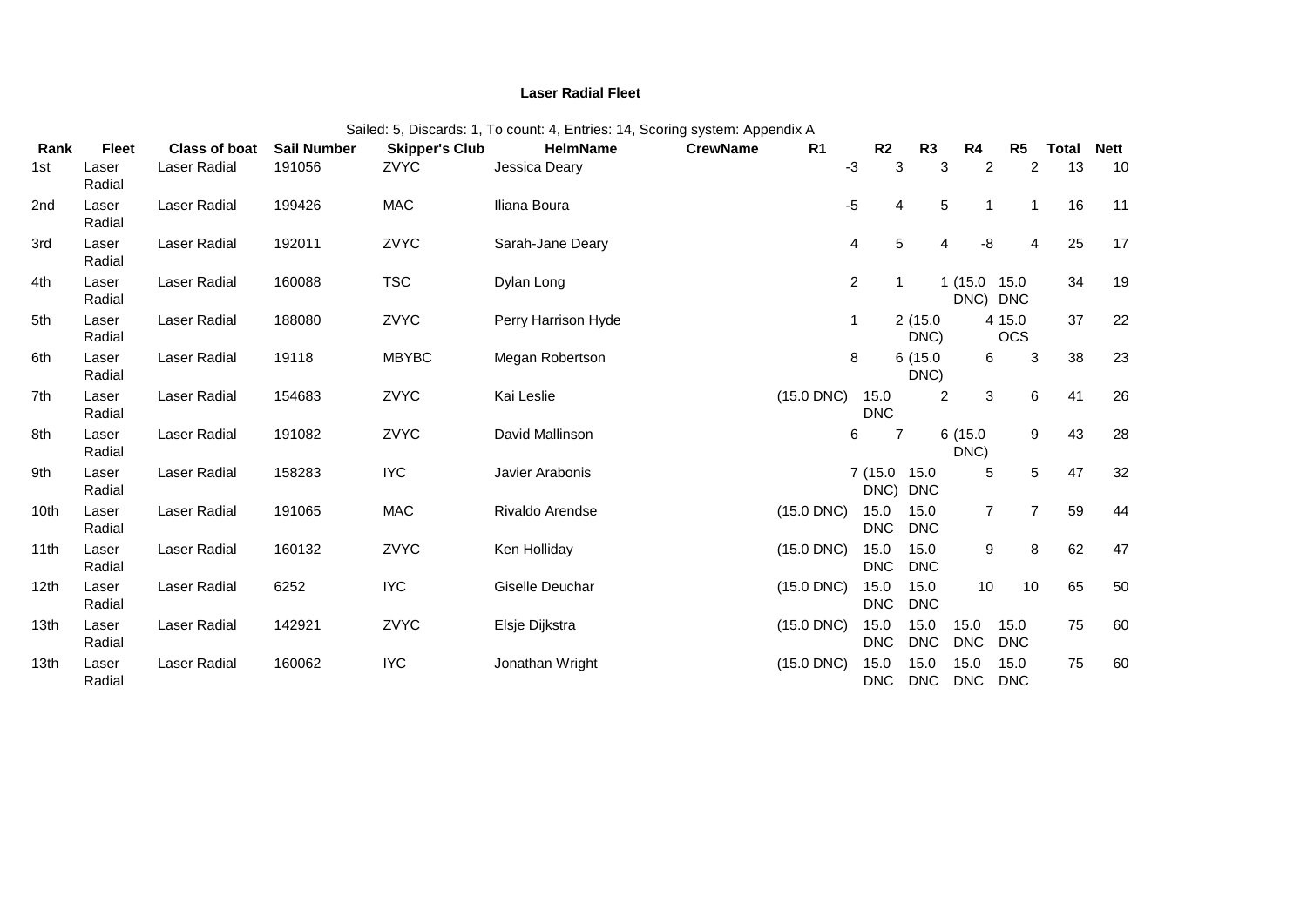### **Laser 4.7 Fleet**

|  |  | Sailed: 5, Discards: 1, To count: 4, Entries: 4, Scoring system: Appendix A |
|--|--|-----------------------------------------------------------------------------|
|--|--|-----------------------------------------------------------------------------|

| Rank | <b>Fleet</b> | <b>Class of boat</b> | <b>Sail Number</b> | <b>Skipper's Club</b> | <b>HelmName</b>         | CrewName | R <sub>1</sub> |   | R <sub>2</sub> | R3             | R4                      | R <sub>5</sub> | Total | Nett           |
|------|--------------|----------------------|--------------------|-----------------------|-------------------------|----------|----------------|---|----------------|----------------|-------------------------|----------------|-------|----------------|
| 1st  | Laser 4.7    | Laser 4.7            | 142919             | HYC.                  | Cullen Kevtel           |          |                |   |                |                |                         | $-2$           |       | $\overline{4}$ |
| 2nd  | Laser 4.7    | Laser 4.7            | 37113              | ZVYC                  | Patrick Jackson         |          |                | 2 | -3             | $\overline{2}$ | $\overline{\mathbf{3}}$ | 3              | -13   | - 10           |
| 3rd  | Laser 4.7    | Laser 4.7            | 140530/99874       | <b>MAC</b>            | Damita Olsson           |          |                |   | 4 (5.0         |                |                         |                | 16    | - 11           |
| 4th  | Laser 4.7    | Laser 4.7            | 52                 | ZVYC                  | Peter Worthington-Smith |          |                |   | 2(5.0)         |                | 5.0                     | 5.0            | 20    | 15             |

## **Laser Pico Fleet**

|      |       |                       |                    |                       |            | Sailed: 4, Discards: 0, To count: 4, Entries: 2, Scoring system: Appendix A |          |         |    |    |                |       |             |
|------|-------|-----------------------|--------------------|-----------------------|------------|-----------------------------------------------------------------------------|----------|---------|----|----|----------------|-------|-------------|
| Rank | Fleet | <b>Class of boat</b>  | <b>Sail Number</b> | <b>Skipper's Club</b> |            | <b>HelmName</b>                                                             | CrewName | R1      | R4 | R5 | R <sub>6</sub> | Total | <b>Nett</b> |
| 1st  |       | Laser Pico Laser Pico | 21                 | HBYC                  |            | Thomas Ashworth                                                             |          | 3.0 RET |    |    |                |       |             |
| 2nd  |       | Laser Pico Laser Pico | 23                 | <b>HBYC</b>           | Liam Birch |                                                                             |          | 3.0 RET |    |    |                |       |             |

# **C1-Open Fleet**

Sailed: 5, Discards: 1, To count: 4, Entries: 11, Scoring system: Appendix A

| Rank | <b>Fleet</b>         | <b>Class of boat</b> | <b>Sail Number</b> | <b>Skipper's Club</b> | <b>HelmName</b>      | <b>CrewName</b>            | R <sub>1</sub>  | R <sub>2</sub> | R <sub>3</sub>      | R4                  | R <sub>5</sub>     | Total | <b>Nett</b> |
|------|----------------------|----------------------|--------------------|-----------------------|----------------------|----------------------------|-----------------|----------------|---------------------|---------------------|--------------------|-------|-------------|
| 1st  | C1-Open              | Fireball             | 14321              | <b>USYC</b>           | <b>Cundell Statt</b> | Rory Laing                 | $(12.0$ DNC)    |                | $\overline{2}$<br>2 |                     | $\overline{2}$     | 19    | 7           |
| 2nd  | C1-Open              |                      | 420 52999          | <b>ZVYC</b>           | Jennifer Burger      | Leanne<br>Wheeler          |                 | $\overline{2}$ | 3                   | 6                   | $-7$               | 19    | 12          |
| 3rd  | C1-Open              |                      | 420 53006          | <b>ZVSC</b>           | Ashley Rudolph       | <b>Lance Curtis</b>        | 3               |                | 6(12.0)             | 4                   | 4                  | 29    | 17          |
| 4th  | C1-Open              |                      | 420 5309           | ZVSC                  | Luke Topass          | <b>Nicholas</b><br>Synders | 4               |                | 4                   | 1 (12.0<br>DNC) DNC | 12.0               | 33    | 21          |
| 5th  | C1-Open              | GP <sub>14</sub>     | 5686               | <b>ZVYC</b>           | Alan Keen            | <b>Millicent Keen</b>      | $(12.0$ DNC)    |                | 5 12.0              | $\overline{2}$      | 3                  | 34    | 22          |
| 6th  | C <sub>1</sub> -Open |                      | 420 53099          | <b>ZVSC</b>           | Shane Joseph         | Amir Yaghya                |                 | 5              | 7(12.0)             | 5                   | 6                  | 35    | 23          |
| 7th  | C1-Open              | Extra                | 896                | IYC.                  | Patric Loydell       |                            |                 |                | 3(12.0)             | 12.0                | 12.0               | 40    | 28          |
| 8th  | C <sub>1</sub> -Open | 29er                 | 401                | <b>RCYC</b>           | <b>Zander Brooks</b> | <b>Alex Russell</b>        | $(12.0$ DNC $)$ | 12.0           | 12.0                |                     |                    | 44    | 32          |
| 9th  | C1-Open              | Extra                | 903                | <b>IYC</b>            | Alfredo Corvalan     |                            | (12.0 DNC)      | 12.0           | 12.0                | 3                   | 5                  | 44    | 32          |
| 10th | C1-Open              | Extra                | 871                | <b>UCTYC</b>          | <b>James Stock</b>   |                            | (12.0 DNC)      | 12.0           | 12.0                | 12.0                | 12.0               | 60    | 48          |
| 10th | C1-Open              | Fireball             | 14422              | <b>RCYC</b>           | JJ Provoyeur         | lan MacRobert              | (12.0 DNC)      | 12.0<br>DNC.   | 12.0<br>DNC         | 12.0<br>DNC         | 12.0<br><b>DNC</b> | 60    | 48          |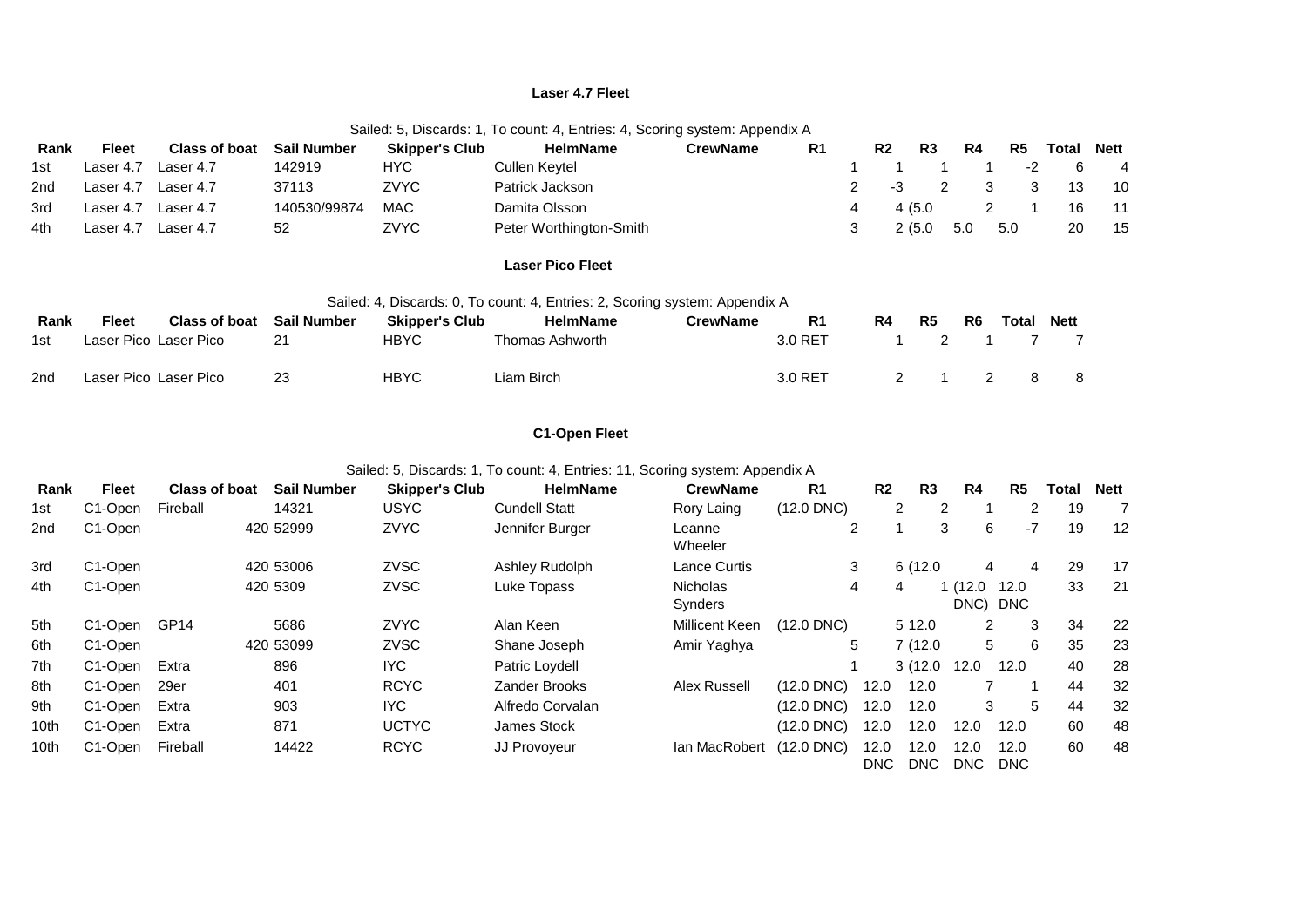### **Dabchick Fleet**

| Rank | Fleet           | Class of boat   | <b>Sail Number</b> | <b>Skipper's Club</b> | HelmName                | <b>CrewName</b> | R <sub>1</sub>  | R <sub>2</sub> | R <sub>3</sub> | R4   | R <sub>5</sub> | R <sub>6</sub> | Total | Nett |
|------|-----------------|-----------------|--------------------|-----------------------|-------------------------|-----------------|-----------------|----------------|----------------|------|----------------|----------------|-------|------|
| 1st  | <b>Dabchick</b> | <b>Dabchick</b> | 3422               | <b>ZVYC</b>           | Sonja Stock             |                 | $(13.0$ DNC)    |                | 4              |      |                |                | 21    | 8    |
| 2nd  | <b>Dabchick</b> | <b>Dabchick</b> | 3389               | IYC.                  | <b>Matthew Thorburn</b> |                 |                 | -4             | 3              | 2    | 2              | 3              | 15    | 11   |
| 3rd  | <b>Dabchick</b> | Dabchick        | 3464/2815          | IYC                   | Isabella Wright         |                 | 5               |                | 5(13.0)        | 3    | 5              | 2              | 33    | 20   |
| 4th  | <b>Dabchick</b> | Dabchick        | 3440               | <b>GLYC</b>           | Christopher Kennedy     |                 | $\mathbf{2}$    | 3              |                | -8   |                | 8              | 29    | 21   |
| 5th  | Dabchick        | Dabchick        | 3450               | IYC.                  | Adam Knox               |                 | 3               |                | 2              | 6    | -8             | 6              | 32    | 24   |
| 6th  | <b>Dabchick</b> | <b>Dabchick</b> | 3455               | <b>GLYC</b>           | Kirstie Gehrung         |                 | 8               |                | 8 (13.0)       | 4    | 3              | 5              | 41    | 28   |
| 7th  | <b>Dabchick</b> | Dabchick        | 3435               | <b>ZVYC</b>           | Max Hall                |                 | $-7$            | 6              | 5              | 5    | 6              |                | 36    | 29   |
| 8th  | <b>Dabchick</b> | Dabchick        | 3426               | <b>GLYC</b>           | Matthew de Villiers     |                 |                 | 6 (13.0        | 13.0           |      | 4              | 4              | 47    | 34   |
| 9th  | <b>Dabchick</b> | <b>Dabchick</b> | 3447               |                       | Lorenzo Yon             |                 | 4               |                | 2(13.0)        | 13.0 | 13.0           | 13.0           | 58    | 45   |
| 10th | <b>Dabchick</b> | <b>Dabchick</b> | 3378               | IYC.                  | Adam Deuchar            |                 | $(13.0$ DNC $)$ | 13.0           | 13.0           | 9    | 9              | 9              | 66    | 53   |
| 11th | <b>Dabchick</b> | <b>Dabchick</b> | 3465               | <b>ZVYC</b>           | Sara Falcon             |                 | $(13.0$ DNC)    |                | 9 13.0         | 11   | 10             | 11             | 67    | 54   |
| 12th | <b>Dabchick</b> | Dabchick        | 3439               | <b>ZVYC</b>           | Rebecca Hall            |                 | (13.0 DNC)      | 13.0           | 13.0           | 10   | 11             | 10             | 70    | 57   |

### Sailed: 6, Discards: 1, To count: 5, Entries: 12, Scoring system: Appendix A

# **Mirror Fleet**

## Sailed: 6, Discards: 1, To count: 5, Entries: 5, Scoring system: Appendix A

| Rank | <b>Fleet</b> | <b>Class of boat</b> | <b>Sail Number</b> | <b>Skipper's Club</b> | <b>HelmName</b>       | <b>CrewName</b>   | R <sub>1</sub> | R <sub>2</sub>         | R3          | R4                |   | R <sub>5</sub> | R <sub>6</sub> | Total | <b>Nett</b> |
|------|--------------|----------------------|--------------------|-----------------------|-----------------------|-------------------|----------------|------------------------|-------------|-------------------|---|----------------|----------------|-------|-------------|
| 1st  | Mirror       | Mirror               | 70844              | IZI                   | <b>Howard Leoto</b>   | Shane White       |                | (6.0)                  |             |                   |   |                |                | 12    | -6          |
| 2nd  | Mirror       | Mirror               | 70416              | IZI                   | Marlon Jones          | Tiki Tiki Jones   |                | -3                     |             |                   | 3 | 3              | 3              | 14    | - 11        |
| 3rd  | Mirror       | Mirror               | 70412              | <b>TSC</b>            | Kuba Miszewski        | William Gordge    |                |                        |             |                   | 2 | $-4$           |                | 15    | $-11$       |
| 4th  | Mirror       | Mirror               | 70846              | TSC                   | <b>Grant Ekermans</b> | Chris Kock        |                | -4                     |             |                   | 4 |                | 4              | 21    | 17          |
| 5th  | Mirror       | Mirror               | 70822              | IZI                   | Joweal Klaase         | Matthew<br>Thomas | $(6.0$ DNC $)$ | 6.0<br>RE <sup>-</sup> | 6.0<br>DNC. | 6.0<br><b>DNC</b> |   | 5              | 5              | 34    | 28          |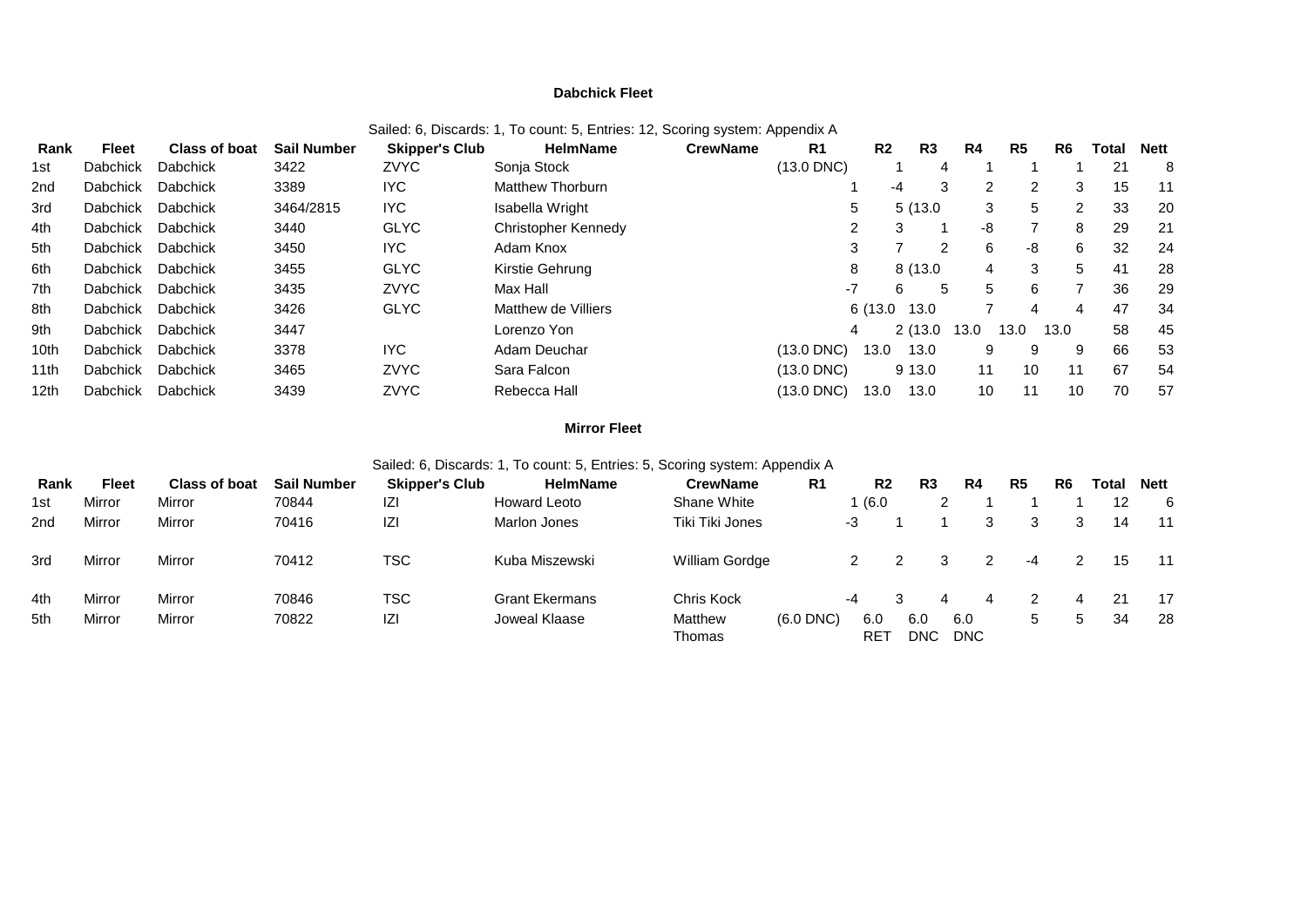## **Optimist Fleet**

| Rank | <b>Fleet</b> | <b>Class of boat</b> | <b>Sail Number</b> | <b>Skipper's Club</b> | <b>HelmName</b>          | <b>CrewName</b> | R <sub>1</sub> | R <sub>2</sub> | R3      |    | R4   | R <sub>5</sub> | R <sub>6</sub> | Total | <b>Nett</b> |
|------|--------------|----------------------|--------------------|-----------------------|--------------------------|-----------------|----------------|----------------|---------|----|------|----------------|----------------|-------|-------------|
| 1st  | Optimist     | Optimist             | 1425               | <b>ZVYC</b>           | <b>Matt Ashwell</b>      |                 |                | $\overline{2}$ |         | -4 |      |                |                | 10    | 6           |
| 2nd  | Optimist     | Optimist             | 1400               | <b>MAC</b>            | Jared Tyler              |                 |                | 3              | -4      | 3  | 2    | 3              | 2              | 17    | 13          |
| 3rd  | Optimist     | Optimist             | 1432               | <b>ZVYC</b>           | Alex Falcon              |                 |                |                | 2       |    | 5    | $-7$           | 6              | 22    | 15          |
| 4th  | Optimist     | Optimist             | 1426               | <b>HYC</b>            | <b>Tristan Tomlinson</b> |                 |                | -6             | 5       | 2  | 3    | 4              | 4              | 24    | 18          |
| 5th  | Optimist     | Optimist             | 1445               | <b>MAC</b>            | Chiara Fruet             |                 |                | -9             |         |    | 4    | $\overline{2}$ | 3              | 32    | 23          |
| 6th  | Optimist     | Optimist             | 1428               | <b>MAC</b>            | Ross Mackinnon           |                 |                | 5              | -6      | 5  | 6    | 5              | 5              | 32    | 26          |
| 7th  | Optimist     | Optimist             | 1268               | <b>ZVYC</b>           | <b>Hamilton Slater</b>   |                 |                | 4              | 3(14.0) |    | 9    | 6              | 7              | 43    | 29          |
| 8th  | Optimist     | Optimist             | 1451               | <b>MAC</b>            | Eugenie Burger           |                 | $-11$          |                | 8       | 8  | 7    | 8              | 8              | 50    | 39          |
| 9th  | Optimist     | Optimist             | 1399               | <b>GLYC</b>           | Eurios Horne             |                 | $-10$          |                | 9       | 6  | 10   | 10             | 10             | 55    | 45          |
| 10th | Optimist     | Optimist             | 1391               | <b>MAC</b>            | Karl Hofmeyr             |                 |                | 7 (14.0        | 14.0    |    | 8    | 9              | 9              | 61    | 47          |
| 11th | Optimist     | Optimist             | 1365               |                       | WHO ARE YOU?             |                 | $(14.0$ DNC)   | 14.0           | 14.0    |    | 11   | 11             | 11             | 75    | 61          |
| 12th | Optimist     | Optimist             | 1367               | <b>MAC</b>            | <b>Bryan Carstens</b>    |                 |                | 8 (14.0        | 14.0    |    | 14.0 | 14.0           | 14.0           | 78    | 64          |
| 13th | Optimist     | Optimist             | 1355               | <b>ZVYC</b>           | Joseph Groenhof          |                 | (14.0 DNC)     | 14.0           | 14.0    |    | 14.0 | 14.0           | 14.0           | 84    | 70          |

### Sailed: 6, Discards: 1, To count: 5, Entries: 13, Scoring system: Appendix A

## **Optimist B Fleet**

# Sailed: 4, Discards: 0, To count: 4, Entries: 4, Scoring system: Appendix A

| Rank            | Fleet                 | <b>Class of boat</b> | <b>Sail Number</b> | <b>Skipper's Club</b> | <b>HelmName</b>      | <b>CrewName</b> | R <sub>1</sub> | R4                | R5 | R <sub>6</sub> | Total | <b>Nett</b> |
|-----------------|-----------------------|----------------------|--------------------|-----------------------|----------------------|-----------------|----------------|-------------------|----|----------------|-------|-------------|
| 1st             | Optimist B Optimist B |                      | 1406               | <b>MAC</b>            | Dean Carstens        |                 |                | 2                 |    |                | 6     | - 6         |
| 2 <sub>nd</sub> | Optimist B Optimist B |                      | 1433               | <b>ZVYC</b>           | <b>Thomas Slater</b> |                 | 5.0 DNC        |                   |    |                | 10    | 10          |
| 3rd             | Optimist B Optimist B |                      | 1323               | <b>HYC</b>            | Thomas Raynham       |                 | 5.0 RET        | 3                 |    |                | 13    | 13          |
| 4th             | Optimist B Optimist B |                      | 131                | <b>ZVYC</b>           | Elisa Falcon         |                 | 5.0 DNC        | 5.0<br><b>DNC</b> | 4  | 4              | 18    | 18          |